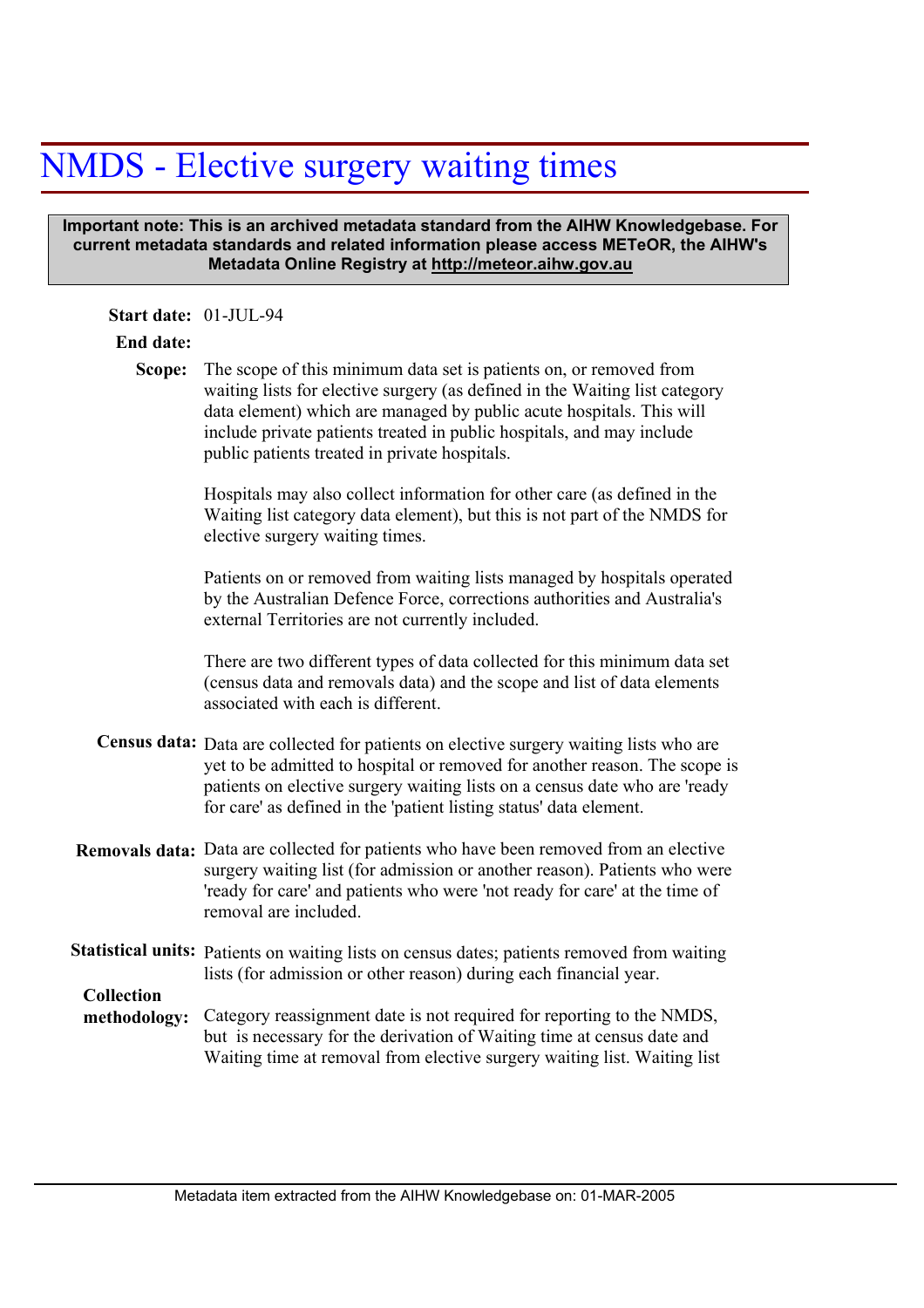| <b>National</b>            | category and Patient listing status are not required for reporting to the<br>NMDS, but are necessary for determining whether patients are in scope<br>for the NMDS. These data elements should be collected at the local level<br>and reported to State and Territory health authorities as required.                                                                                                                                                                                                                                |
|----------------------------|--------------------------------------------------------------------------------------------------------------------------------------------------------------------------------------------------------------------------------------------------------------------------------------------------------------------------------------------------------------------------------------------------------------------------------------------------------------------------------------------------------------------------------------|
| reporting<br>arrangements: | State and Territory health authorities provide the data to the Australian<br>Institute of Health and Welfare for national collation, on an annual basis.                                                                                                                                                                                                                                                                                                                                                                             |
|                            | Periods for which data are collected and nationally collated:<br>Financial years ending 30 June each year for removals data. Census<br>dates are 30 September, 31 December, 31 March and 30 June                                                                                                                                                                                                                                                                                                                                     |
| Source organisation:       | National Health Information Management Group                                                                                                                                                                                                                                                                                                                                                                                                                                                                                         |
| <b>Comments:</b>           | For the purposes of this NMDS, public hospitals include hospitals which<br>are set up to provide services for public patients (as public hospitals do),<br>but which are managed privately.                                                                                                                                                                                                                                                                                                                                          |
|                            | Category reassignment date is not required for reporting to the NMDS,<br>but is necessary for the derivation of Waiting time at census date and<br>Waiting time at removal from elective surgery waiting list. Waiting list<br>category and Patient listing status are not required for reporting to the<br>NMDS, but are necessary for determining whether patients are in scope<br>for the NMDS. These data elements should be collected at the local level<br>and reported to State and Territory health authorities as required. |
|                            | The inclusion of public patients on or removed from elective surgery<br>waiting lists managed by private hospitals will be investigated in the<br>future.                                                                                                                                                                                                                                                                                                                                                                            |
|                            | Statistical units are entities from or about which statistics are collected or<br>in respect of which statistics are compiled, tabulated or published.                                                                                                                                                                                                                                                                                                                                                                               |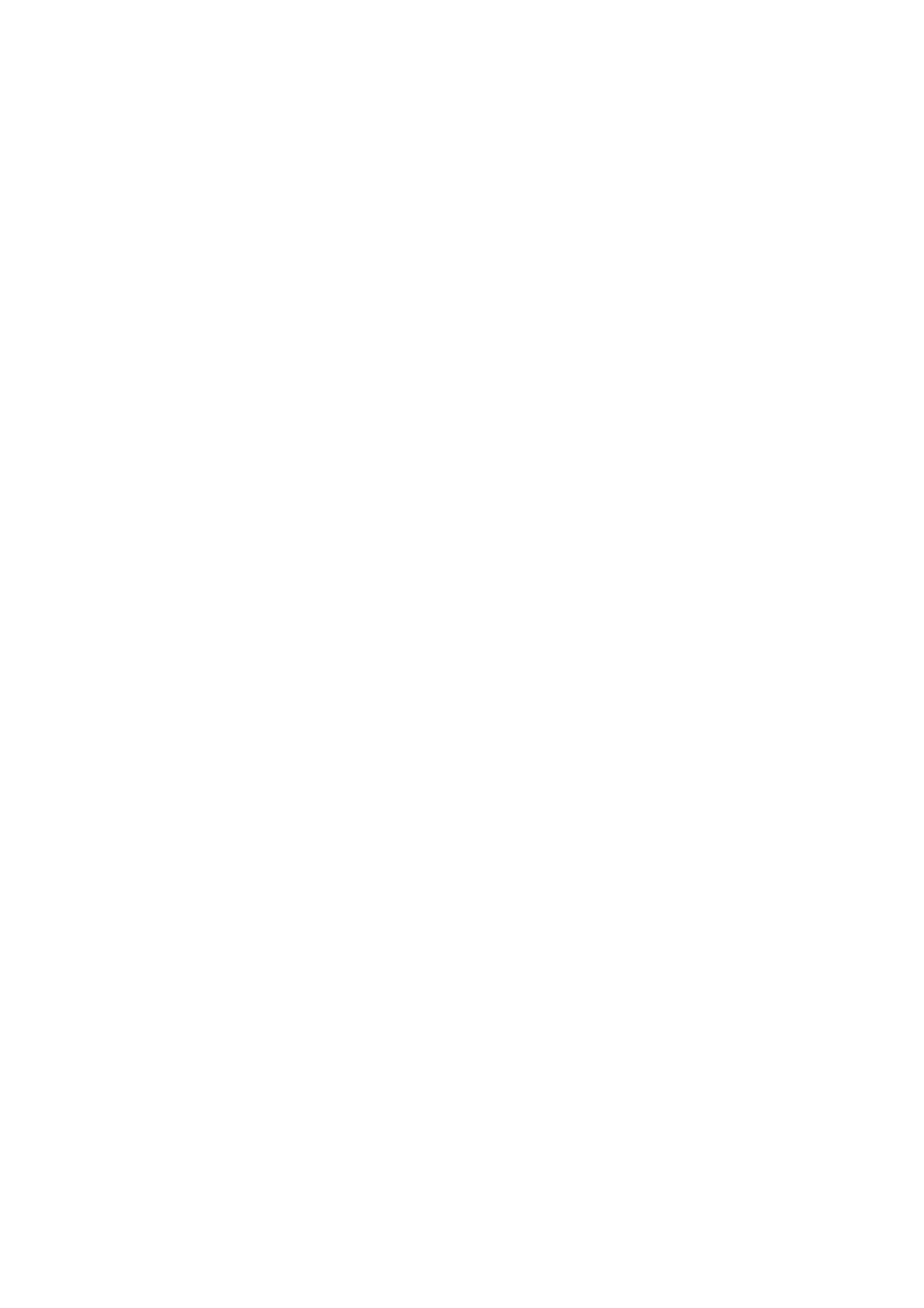## *Data elements linked to this Data set specification*

| <b>Name</b>                                     | Data                | Reg.                             | ID     | Ver | <b>Type</b>                | Current |
|-------------------------------------------------|---------------------|----------------------------------|--------|-----|----------------------------|---------|
| <b>Australian State/Territory</b><br>identifier | Int.<br><b>NHDD</b> | <b>NCSIMG</b><br>NCSDD & & NHIMG | 002025 | 4   | Data<br>Element            | Current |
| Category reassignment date                      | NHDD                | <b>NHIMG</b>                     | 000391 | 2   | Data<br>Element            | Current |
| Census date                                     | NHDD                | <b>NHIMG</b>                     | 000174 | 2   | Data<br>Element            | Current |
| Clinical review                                 | NHDD                | <b>NHIMG</b>                     | 000024 | 1   | Data<br>Element<br>Concept | Current |
| Clinical urgency                                | NHDD                | <b>NHIMG</b>                     | 000025 | 2   | Data<br>Element            | Current |
| Elective care                                   | NHDD                | <b>NHIMG</b>                     | 000348 | 1   | Data                       | Current |

Metadata item extracted from the AIHW Knowledgebase on: 01-MAR-2005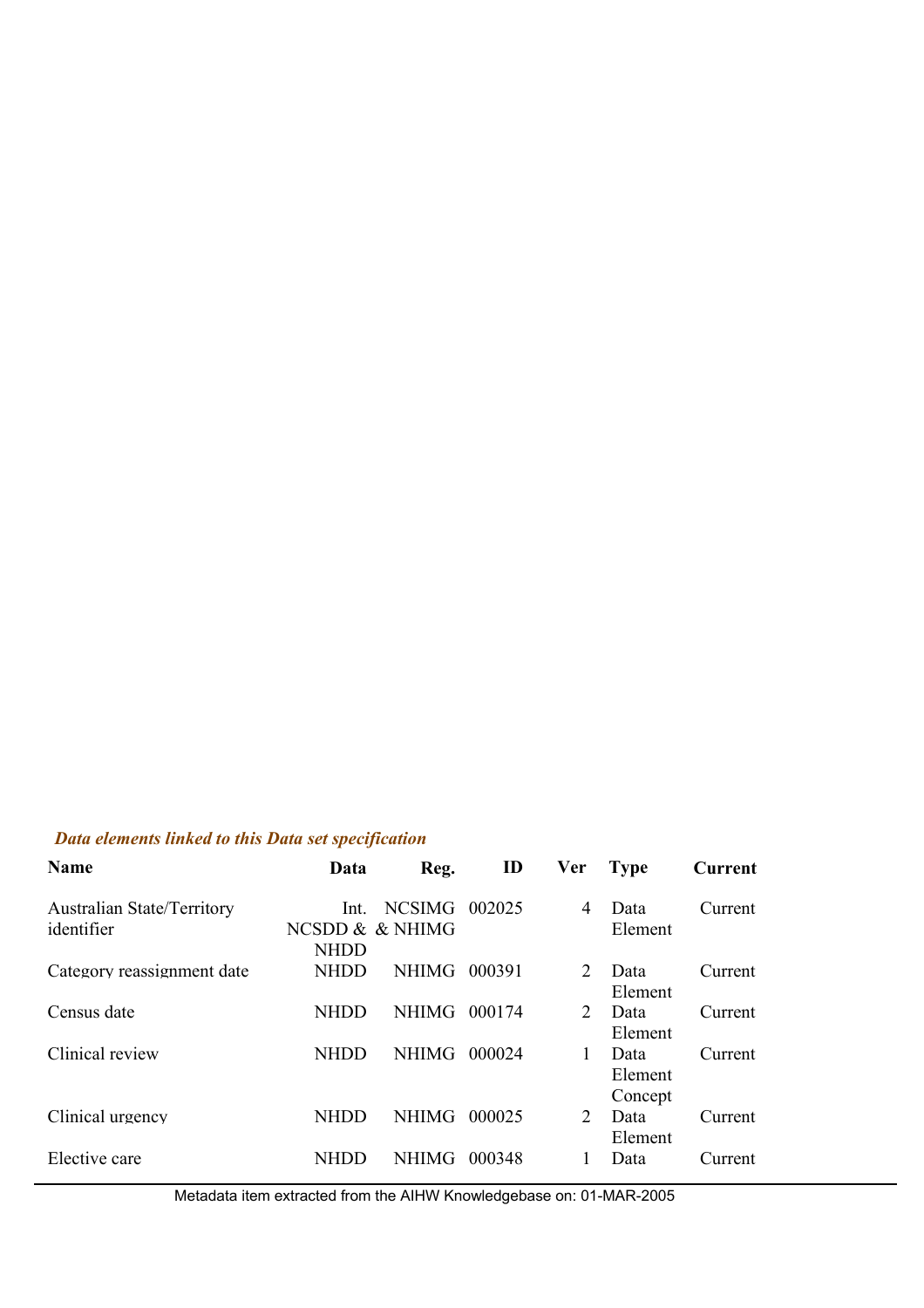|                                |             |              |        |                | Element         |         |
|--------------------------------|-------------|--------------|--------|----------------|-----------------|---------|
|                                |             |              |        |                | Concept         |         |
| Elective surgery               | <b>NHDD</b> | NHIMG 000046 |        | $\mathbf{1}$   | Data            | Current |
|                                |             |              |        |                | Element         |         |
|                                |             |              |        |                | Concept         |         |
| Establishment identifier       | <b>NHDD</b> | NHIMG 000050 |        | $\overline{4}$ | Derived         | Current |
|                                |             |              |        |                | Data            |         |
|                                |             |              |        |                | Element         |         |
| Establishment number           | <b>NHDD</b> | NHIMG 000377 |        | 4              | Data            | Current |
|                                |             |              |        |                | Element         |         |
| Establishment sector           | <b>NHDD</b> | <b>NHIMG</b> | 000379 | $\overline{4}$ | Data            | Current |
|                                |             |              |        |                | Element         |         |
| Extended wait patient          | <b>NHDD</b> | NHIMG 000400 |        | $\mathbf{1}$   | Derived         | Current |
|                                |             |              |        |                | Data            |         |
|                                |             |              |        |                | Element         |         |
| Hospital census                | <b>NHDD</b> | <b>NHIMG</b> | 000066 | $\mathbf{1}$   | Data            | Current |
|                                |             |              |        |                | Element         |         |
|                                |             |              |        | $\overline{2}$ | Concept<br>Data |         |
| Hospital waiting list          | <b>NHDD</b> | NHIMG 000067 |        |                | Element         | Current |
|                                |             |              |        |                |                 |         |
| Indicator procedure            | <b>NHDD</b> | NHIMG 000073 |        | $\overline{3}$ | Concept<br>Data | Current |
|                                |             |              |        |                | Element         |         |
| Listing date for care          | <b>NHDD</b> | <b>NHIMG</b> | 000082 | 4              | Data            | Current |
|                                |             |              |        |                | Element         |         |
| Non-elective care              | <b>NHDD</b> | NHIMG 000105 |        | $\mathbf{1}$   | Data            | Current |
|                                |             |              |        |                | Element         |         |
|                                |             |              |        |                | Concept         |         |
| Overdue patient                | <b>NHDD</b> | NHIMG 000085 |        | 3              | Derived         | Current |
|                                |             |              |        |                | Data            |         |
|                                |             |              |        |                | Element         |         |
| Patient listing status         | <b>NHDD</b> | NHIMG 000120 |        | 3              | Data            | Current |
|                                |             |              |        |                | Element         |         |
| Reason for removal from        | <b>NHDD</b> | NHIMG 000142 |        | 4              | Data            | Current |
| elective surgery waiting list  |             |              |        |                | Element         |         |
| Region code                    | <b>NHDD</b> | NHIMG 000378 |        | $\overline{2}$ | Data            | Current |
|                                |             |              |        |                | Element         |         |
| Removal date                   | <b>NHDD</b> | NHIMG 000798 |        | $\mathbf{1}$   | Data            | Current |
|                                |             |              |        |                | Element         |         |
| Surgical specialty             | <b>NHDD</b> | NHIMG 000161 |        | $\mathbf{1}$   | Data            | Current |
|                                |             |              |        |                | Element         |         |
| Total waiting time (census     | <b>NHDD</b> | NHIMG 000165 |        | $\overline{2}$ | Derived         | Retired |
| data)                          |             |              |        |                | Data            |         |
|                                |             |              |        |                | Element         |         |
| Total waiting time (throughput | <b>NHDD</b> | NHIMG 000386 |        | $\overline{2}$ | Derived         | Retired |
| data)                          |             |              |        |                | Data            |         |
|                                |             |              |        |                | Element         |         |
| Waiting list category          | <b>NHDD</b> | NHIMG 000176 |        | 3              | Data            | Current |
|                                |             |              |        |                | Element         |         |